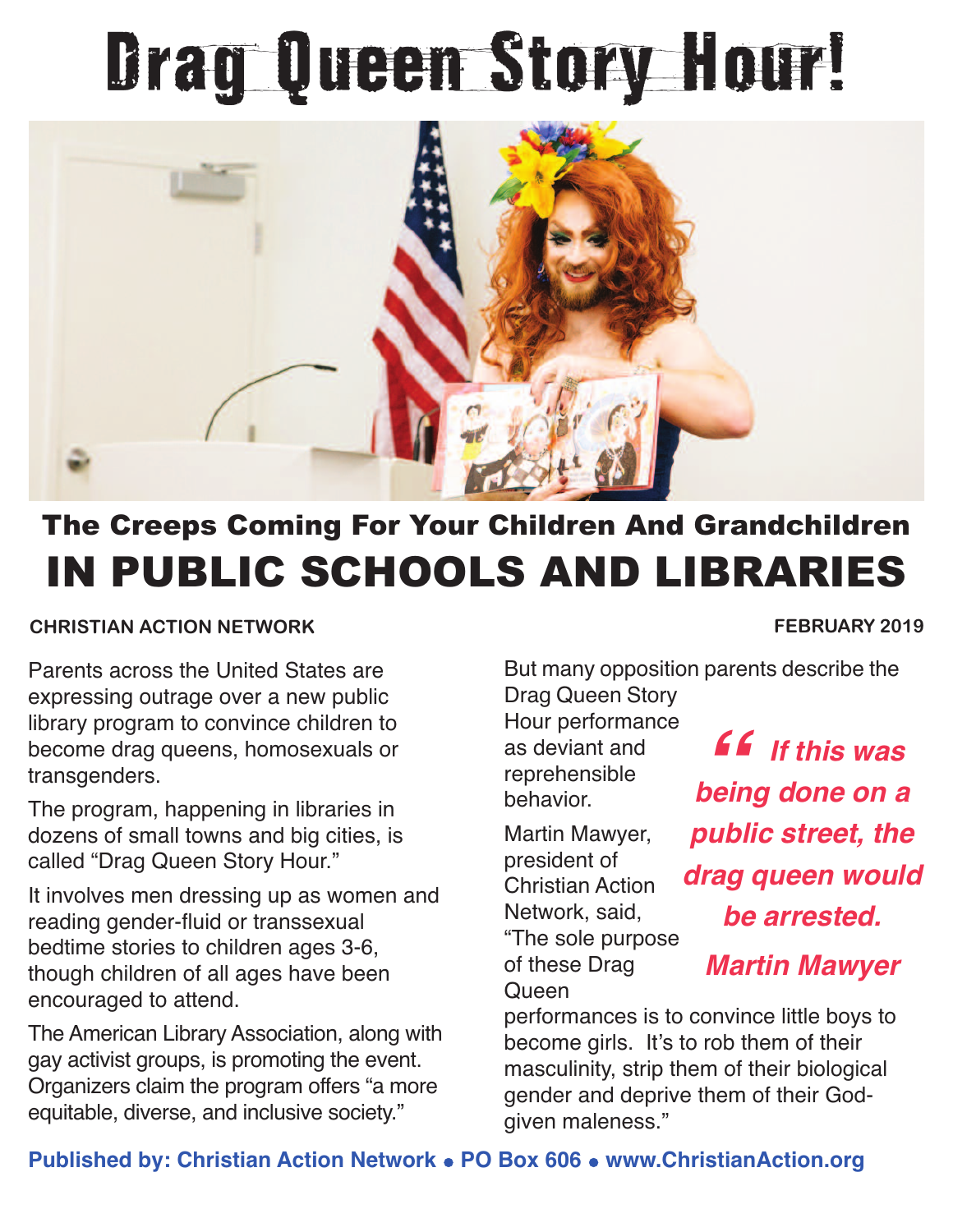"This perverted program borders on child sex abuse and mental rape of a minor," Mawyer said.

Michelle Tea started Drag Queen Story Hour (DQSH) in December 2015.

From its original chapter in San Francisco, DQSH has grown to 40 chapters nationwide, with drag queen library performances occurring in such predictable cities as New York and L.A. and surprisingly conservative cities as Lafayette, Louisiana and Mobile, Alabama.

Promoters claim hundreds have occurred



**Drag Queens perform at Iowa City library**

throughout the nation, aided with the help of the American Library Association.

DQSH has been so successful hosting public library events, organizers have now launched a website to promote it in the public schools.

"It's growing all over the nation, including the South," said one organizer of the events, Jonathan Hamlit, a New Yorker.

Another DQSH organizer also admitted that the goal of the performances is to "groom" boys into girls.

"This is going to be the grooming of the next generation. We are trying to groom the next generation," Dylan Pontiff told the Lafayette City-Parish Council in Louisiana.

DQSH organizers, the American Library Association and many media members defend the shows as teaching children acceptance, love, tolerance, inclusiveness, anti-bullying and suicide prevention.

"Whenever liberals want to push their perversion on others, they vomit out words like love, diversity and acceptance," Mawyer said, "as if this somehow makes a parent feel better when a bearded man, dressed in woman clothing, is attempting to 'groom' their boy into a girl."

NBC boasted in one of its headlines, "Drag Queen Story Hour brings pride and glamor to libraries across the U.S."

"Wrong," said Martin Mawyer about the NBC headline. "Drag Queen Story Hour is about bringing tortured and depraved souls to libraries whose only goal is sexually corrupt little children. It's tax-payer funded child molesting."

During DQSH performances, children are asked such questions as, "Are you a boy or a girl?" and "Who wants to be a drag queen when you grow up?"

One popular book read to the children is "A Day in the Life of Marlon Bundo".

The fictional, illustrated story depicts Vice President Mike Pence as a grumpy stinkbug who wants to stop the marriage between two homosexual rabbits.

Two lawsuits have been filed to stop DQSH events at local libraries, but federal judges in both cases ruled in favor of allowing the events to proceed.

Linda Rodriguez, who brought a lawsuit in Houston, TX, said, "Children are great imitators. Let's give them something great to imitate like moral and ethical values, not drag queen lifestyles."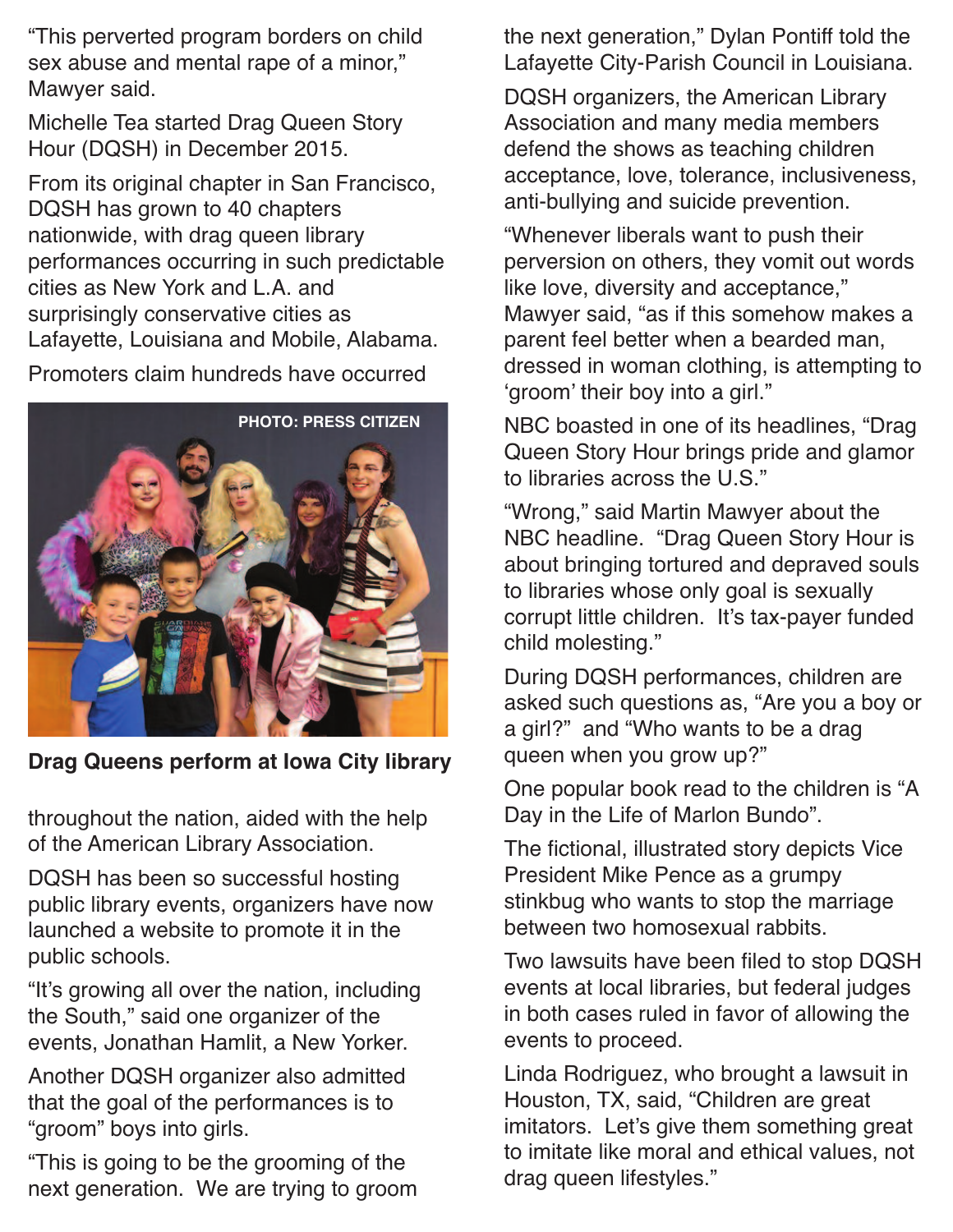In Evansville, IN a library-hosted drag queen event was strongly opposed by Justin Elpers, a Fifth Ward councilman.

"This is reprehensible," he said. "The target age is up to 11 years old. As an educator and a parent, I'm in shock."

Jim Love, an Evansville resident, added, "I have seven and nine-year old sons, and I sure don't want them exposed to deviant behavior authorized by a public library. If the public library puts on this drag queen show, the library card at my house is gone."

Throughout the nation, many of the libraryhosted DQSH events have been met with angry protesters, with parents displaying such signs as "CHILD ABUSE" and "This library perverts children."

Franklin Graham applauded the parental pushback against the library events.

"Men in full drag reading books to kids at the public library? No wonder people are protesting!" Graham wrote in a Facebook post.

The official website of Drag Queen Story Hour says the goal of the performances is



**Drag Queen holds children at public library in Palm Springs, CA**



**A drag queen calling himself, Angel Electra, performs at New York Public Library**